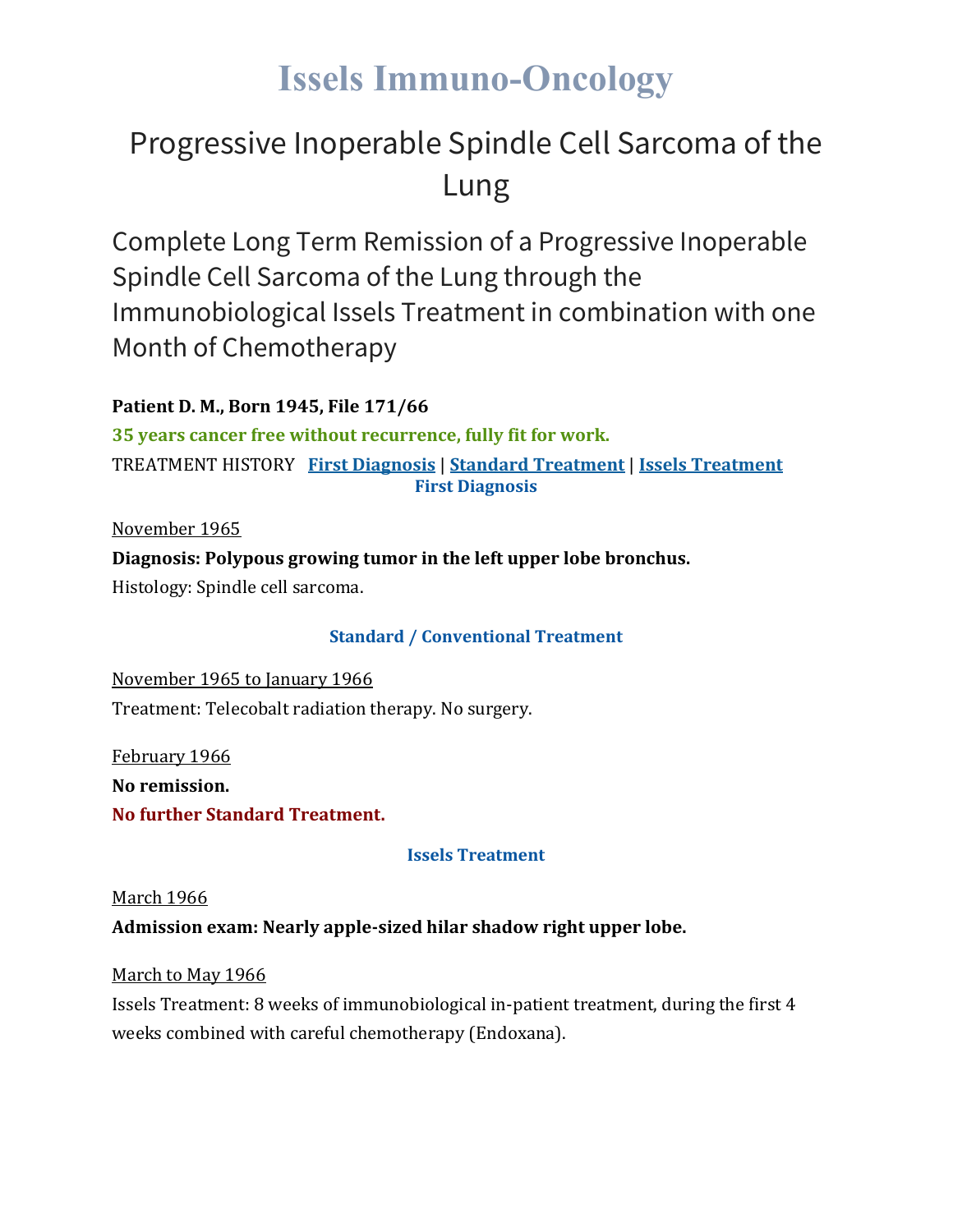## **Issels Immuno-Oncology**

#### May 1966

Discharge exam: Stabilization of the lung involvement.

#### October to November 1966

#### **No further Standard Treatment.**

Issels Treatment: 8 weeks of immunobiological in-patient treatment without chemotherapy, with 6 months out-patient follow-up.

November 1966 Control exam: Beginning remission.

January to April 1967 Issels Treatment: 12 weeks of immunobiological in-patient treatment without chemotherapy. Discharge exam: Continuous remission and retraction of the tumor shadow towards the apical space.

December 1967 Control: Scarry shrinking and densification of the left upper lobe

February 1971 **Remission and no evidence of recurrence.**

#### **Follow-up until 1971**

(The year of publication of the Medical Report from which these cases are quoted and summarized) 5 years, patient got married, leading normal life.

#### **In 2002**

#### **35 years cancer free without recurrence, fully fit for work.**

DISCLAIMER: No claim is made that patients with similar diagnosis and/or treatment(s) will respond to the same extent as the patients shown. All testimonials have been provided voluntarily to share a patient's experience with the Issels Treatment and their state of health at the time. Some patients may have passed away due to age or disease. None of these patients received compensation or are related to the Issels Treatment Centers.